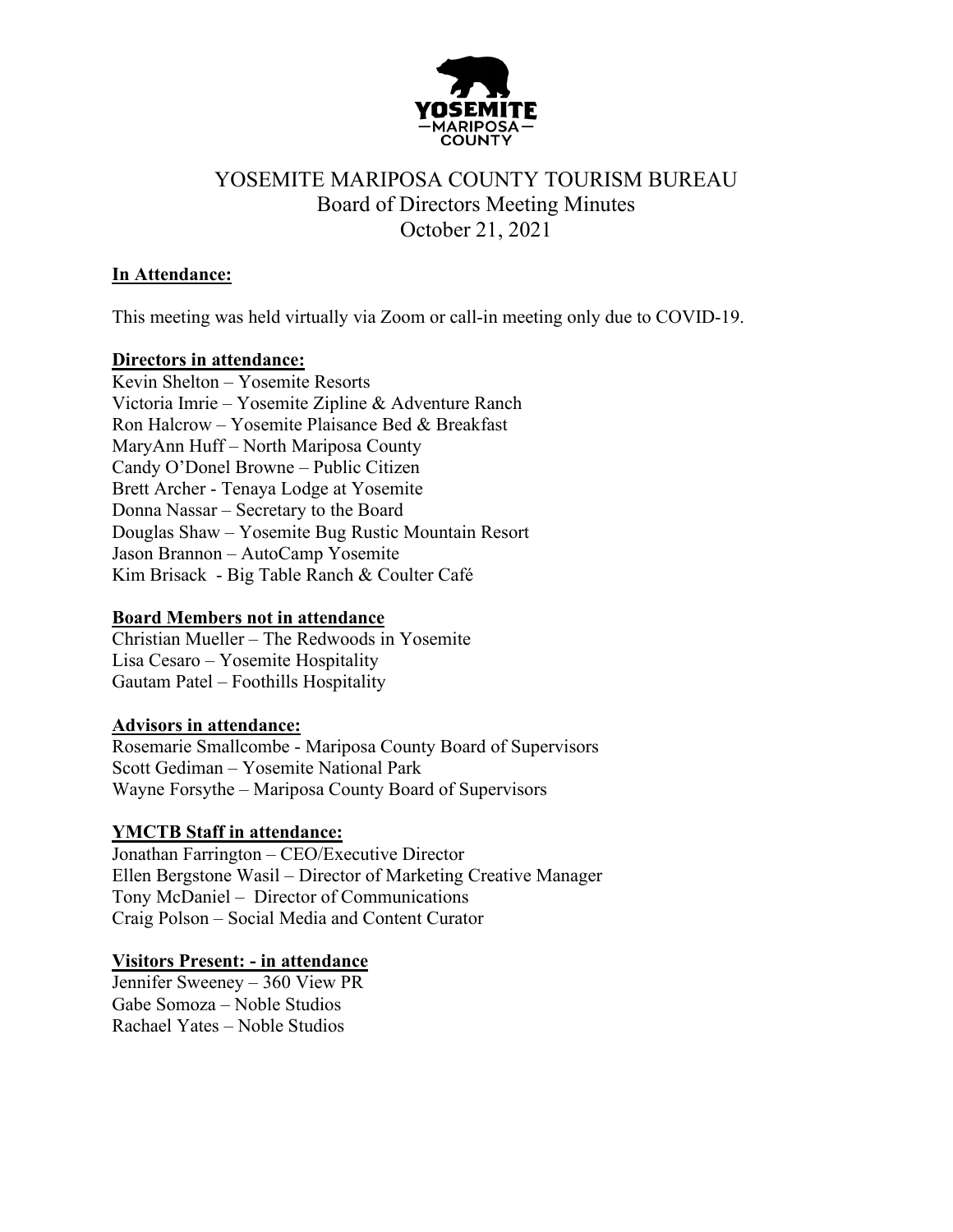

## **CALL TO ORDER:**

• The meeting was called to order at 1:35 pm by Kevin Shelton.

## **SELF-INTRODUCTIONS BY THOSE IN ATTENDANCE**

## **PUBLIC COMMENTS ON ITEMS NOT ON THE AGENDA BUT WITHIN THE SCOPE**

**OF THIS BOARD** - Members of the audience may address the Board on matters, not on the regular agenda. Brown Act regulations restrict the Board from acting on any subject presented that is not on the agenda.

• Kevin reminded everyone that the annual Sausages & Suds event for Mariposa Friends of the Fairgrounds on October 23 from  $4 - 7$ pm. Tickets are \$35 in advance / \$40 at the door with hundreds of beers available.

## **INFORMATION AND PRESENTATION MATTERS**

### **Yosemite National Park Update – Scott Gediman**

- Day use reservations ended on September 30; no info on reservations going forward.
- It has been busy in the park.
- The response for the Chinese Laundry exhibit has been terrific.
- The recent YGP meeting went well with DMO updates and intentions to resume "normal operations":
	- o Yosemite Hospitality will get the busses going again in December and Badger Pass expected to open for the season.
	- o Glacier Point Road will be closed next year for desperately needed upgrades.
	- o Tuolumne Meadows campgrounds will be closed for several years.
	- o Wilderness permits will be handled via recreation.gov going forward.
	- o Jamie Richards has moved on to work in Rocky Mountain National Park
	- o Tioga Road and Glacier Point Roads are closing tonight, likely for the season.
	- o The Capital Christmas Tree will be traveling through Mariposa on November 4 from  $noon - 2pm$ .
	- o Mariposa Grove will reopen with repaired bathrooms and boardwalk as well as shuttles running by Memorial Day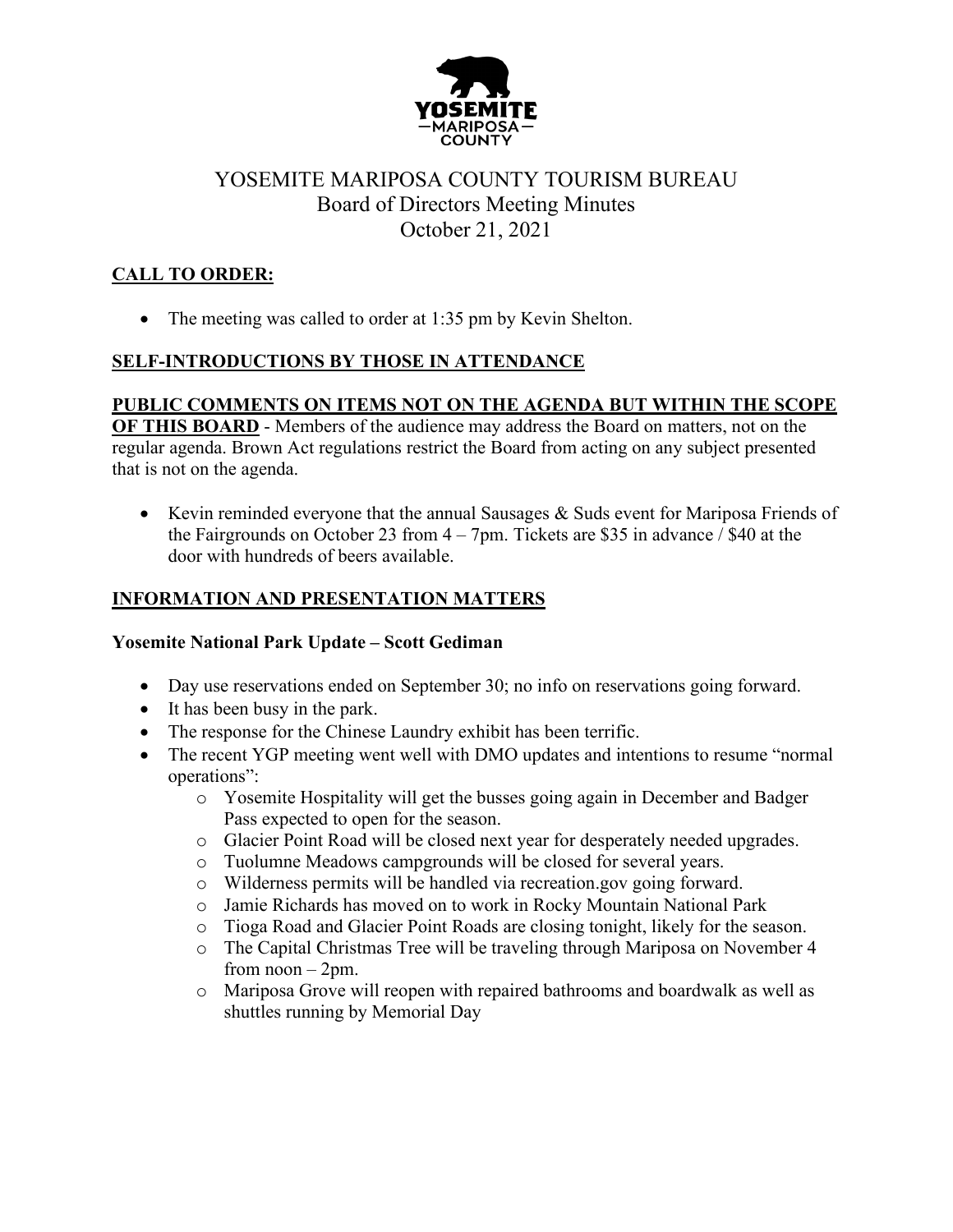

### **Mariposa County Board of Supervisors Update – Rosemarie Smallcombe / Wayne Forsythe**

- TOT for July was good, but it's now the time of year to look at the budget assumptions and consider ways to build back better.
- The redistricting conversation is starting and currently soliciting input for a hearing on November 1 where they will provide 4 different options. A public hearing will occur after that.
- There are no COVID mandates issued by the County, but all County employees will be testing and encouraged to take the vaccine.
- The County's health system will combine resources with the Central California Health Alliance to provide services in the County.
- There are conversations with the Central Sierra Collaborative to improve broadband in the County.
- The Highway 49 project is nearing completion.

### **Partner Comments or Updates**

360 View PR - Jennifer Sweeney

- They welcome input from everyone regarding content. Please send information!
- There has been very positive response to content regarding Mariposa downtown.

Noble Studios – Rachel Yates

- The Noble team has been focusing on optimizing new content and is now reporting a 471% increase in viewers of that content since last year.
- Paid Media is also seeing exponential growth in audiences. 10.5 million impressions last month.

### **Agenda Items**

Treasurer's Report

• Full report can be heard on the Zoom recording.

Executive Director Update & Marketing Update

• See presentation for full report.

County Funding and Contract

• The contract has not yet been completed. Sponsorships from the bureau will likely be confined to Festivals, not nonprofit operating or project support.

Canto – New System